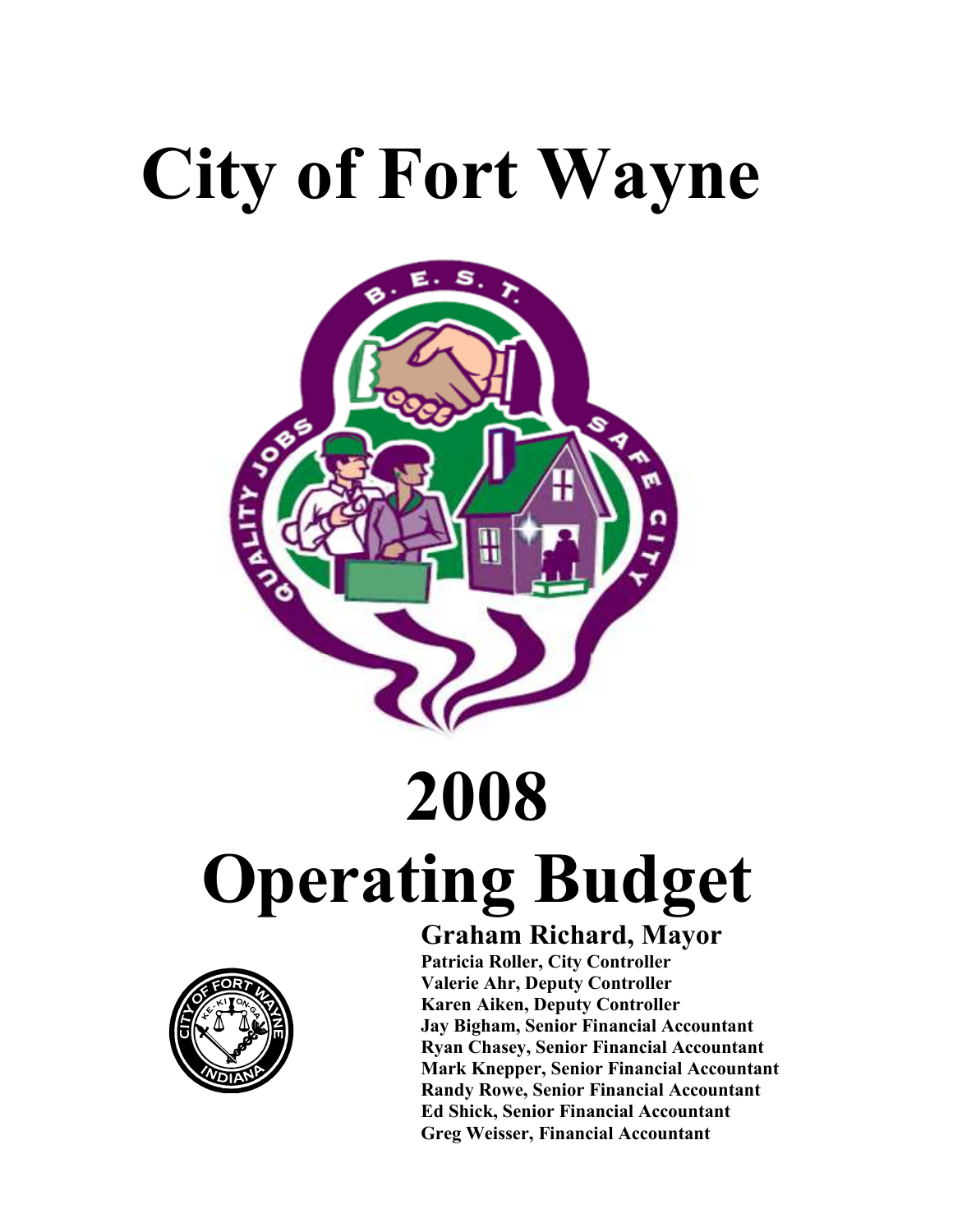## 2008 ANNUAL OPERATING BUDGET

## CITY OF FORT WAYNE, INDIANA

### GRAHAM RICHARD, MAYOR

Mark Becker, Deputy Mayor Patricia A. Roller, City Controller

FOR THE FISCAL YEAR BEGINNING JANUARY 1, 2008

### City Council Members:

Glynn A. Hines **John Shoaff** John N. Crawford

Donald J. Schmidt Thomas Smith Thomas E. Hayhurst Thomas Didier Timothy Pape Samuel Talarico, Jr.

> Sandra E. Kennedy, City Clerk Phil Larmore, Council Attorney Joe Bonahoom, Council Attorney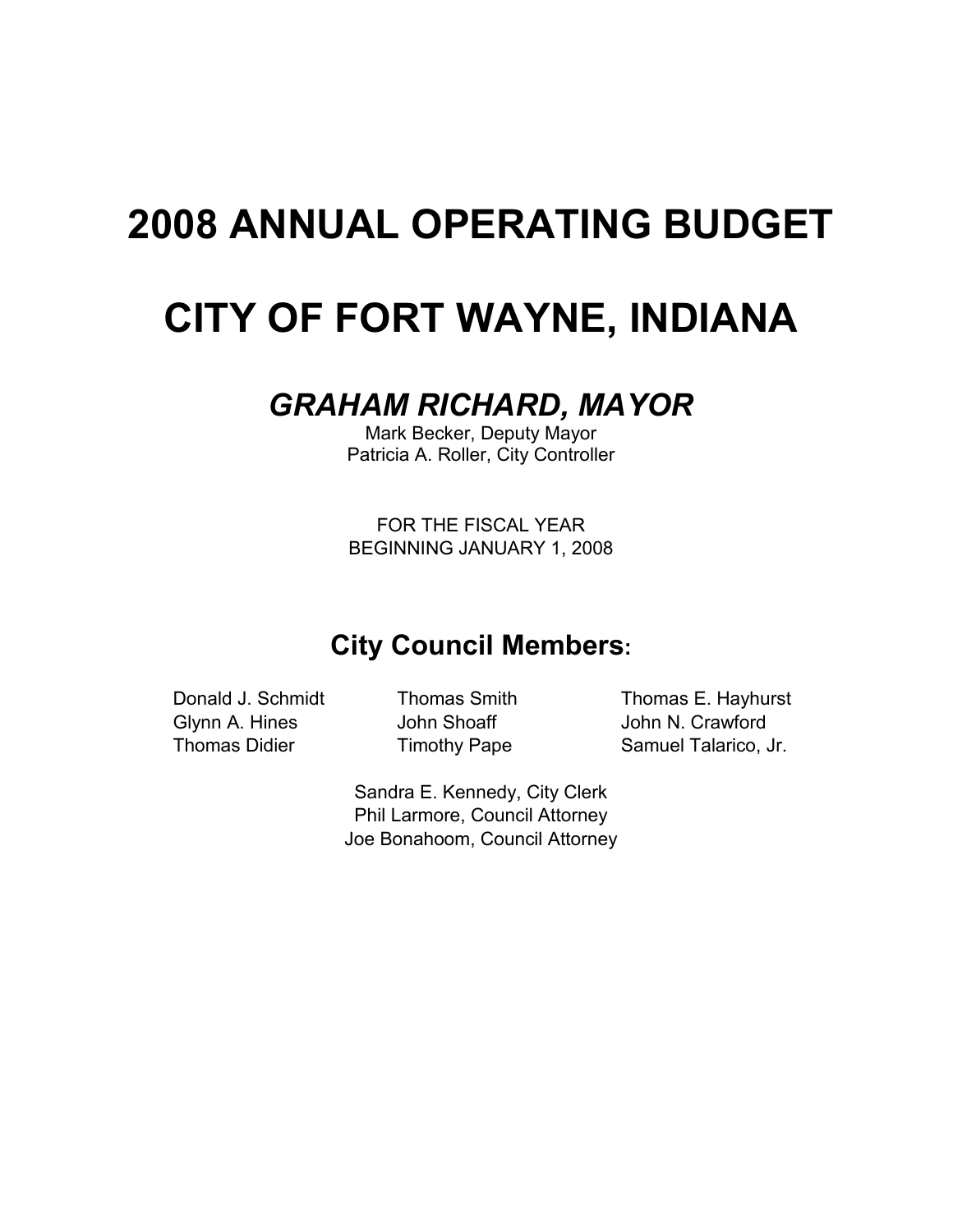#### Budget Overview Index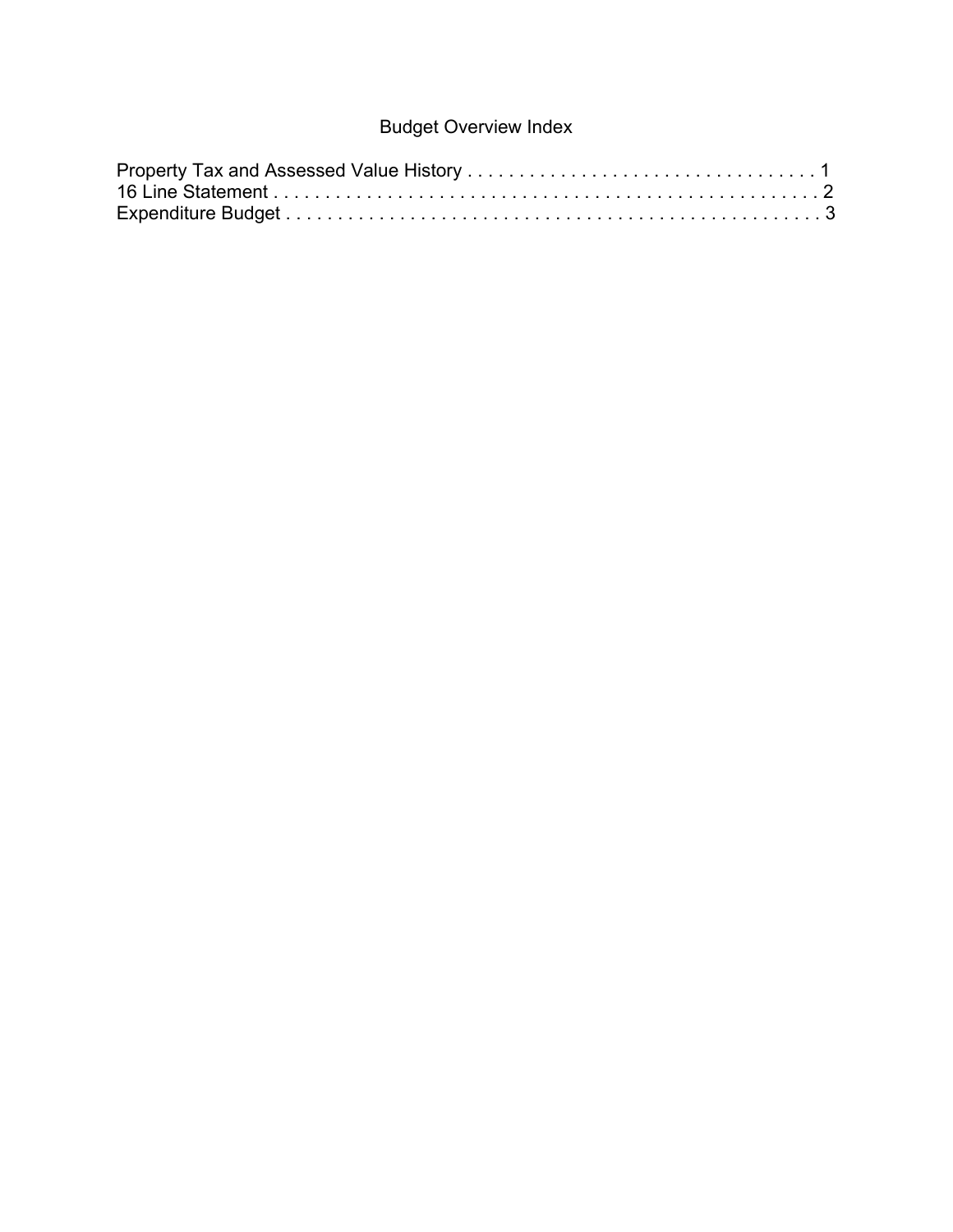#### City of Fort Wayne Property Tax and Assessed Valuation History

|       |   | Assessed               | %        | <b>Total City</b>  | %        | <b>Total City</b> | %         |
|-------|---|------------------------|----------|--------------------|----------|-------------------|-----------|
| Year  |   | Valuation <sup>1</sup> | Change   | <b>Dollar Levy</b> | Change   | <b>Tax Rate</b>   | Change    |
| 2008E |   | 10,118,915,225         | 3.00%    | 103,120,225        | 3.70%    | \$1.0260          | 0.64%     |
| 2007A |   | 9,824,189,539          | 27.35%   | 99,440,911         | 20.45%   | \$1.0195          | $-5.56%$  |
| 2006A |   | 7,714,274,681          | 3.14%    | 82,560,277         | 6.45%    | \$1.0795          | 3.20%     |
| 2005A | 4 | 7,479,525,039          | $-5.48%$ | 77,554,663         | 5.18%    | \$1.0460          | 11.03%    |
| 2004A | 3 | 7,913,564,614          | 6.49%    | 73,735,533         | 14.42%   | \$0.9421          | 7.31%     |
| 2003A |   | 7,431,358,261          | 32.55%   | 64,440,411         | 5.07%    | \$0.8779          | $-20.91%$ |
| 2002A | 2 | 5,606,420,503          | 8.32%    | 61,329,995         | 8.35%    | \$1.1100          | 0.00%     |
| 2001A |   | 5,175,714,390          | 1.13%    | 56,602,688         | 0.91%    | \$1.1100          | $-0.01%$  |
| 2000A |   | 5,117,670,534          | 1.75%    | 56,091,816         | 1.26%    | \$1.1101          | $-0.47%$  |
| 1999A |   | 5,029,657,395          | 3.75%    | 55,392,559         | 4.06%    | \$1.1153          | $-0.07%$  |
| 1998A |   | 4,847,899,938          | 2.83%    | 53,230,788         | 4.36%    | \$1.1161          | 1.78%     |
| 1997A |   | 4,714,700,151          | 1.27%    | 51,009,051         | 11.55%   | \$1.0966          | 10.40%    |
| 1996A |   | 4,655,386,671          | 15.64%   | 45,728,549         | 3.64%    | \$0.9933          | $-9.60%$  |
| 1995A |   | 4,025,871,519          | 0.16%    | 44,122,186         | 0.12%    | \$1.0987          | 0.00%     |
| 1994A |   | 4,019,625,630          | 2.98%    | 44,068,252         | 2.88%    | \$1.0987          | 0.00%     |
| 1993A |   | 3,903,420,549          | 2.94%    | 42,834,955         | 4.70%    | \$1.0987          | 1.75%     |
| 1992A |   | 3,792,084,402          | 3.08%    | 40,910,375         | 2.64%    | \$1.0798          | $-0.43%$  |
| 1991A |   | 3,678,662,505          | 2.06%    | 39,859,116         | 2.06%    | \$1.0844          | 0.00%     |
| 1990A |   | 3,604,245,582          | 32.83%   | 39,054,244         | 6.71%    | \$1.0844          | $-19.72%$ |
| 1989A |   | 2,713,456,710          | 3.58%    | 36,598,852         | 8.63%    | \$1.3508          | 5.42%     |
| 1988A |   | 2,619,608,940          | 3.65%    | 33,690,886         | 5.62%    | \$1.2813          | 3.00%     |
| 1987A |   | 2,527,320,420          | 5.20%    | 31,898,630         | 2.04%    | \$1.2440          | $-4.40%$  |
| 1986A |   | 2,402,330,610          | 5.50%    | 31,261,528         | 5.93%    | \$1.3013          | 0.41%     |
| 1985A |   | 2,277,109,620          | 2.08%    | 29,511,341         | 3.56%    | \$1.2960          | 1.45%     |
| 1984A |   | 2,230,763,790          | 1.93%    | 28,497,264         | 1.68%    | \$1.2775          | $-0.25%$  |
| 1983A |   | 2,188,460,250          | 1.39%    | 28,027,610         | 14.13%   | \$1.2807          | 12.57%    |
| 1982A |   | 2,158,378,620          | 3.04%    | 24,556,593         | 6.87%    | \$1.1377          | 3.72%     |
| 1981A |   | 2,094,635,310          | 4.56%    | 22,977,451         | 7.81%    | \$1.0970          | 3.03%     |
| 1980A |   | 2,003,378,775          | 34.24%   | 21,311,943         | 6.21%    | \$1.0647          | $-20.82%$ |
| 1979A |   | 1,492,374,006          | 3.80%    | 20,066,461         | 7.36%    | \$1.3446          | 3.43%     |
| 1978A |   | 1,437,766,065          | 3.55%    | 18,690,959         | 5.66%    | \$1.3000          | 2.04%     |
| 1977A |   | 1,388,541,423          | 2.38%    | 17,690,018         | 7.86%    | \$1.2740          | 5.35%     |
| 1976A |   | 1,356,219,510          | 3.20%    | 16,401,215         | 1.11%    | \$1.2093          | $-2.03%$  |
| 1975A |   | 1,314,136,350          | 7.54%    | 16,220,823         | 7.34%    | \$1.2343          | $-0.19%$  |
| 1974A |   | 1,221,952,800          | 3.54%    | 15,111,483         | 3.54%    | \$1.2367          | 0.00%     |
| 1973A |   | 1,180,135,983          | 2.73%    | 14,594,348         | $-0.23%$ | \$1.2367          | $-2.88%$  |
| 1972A |   | 1,148,812,290          | $-0.61%$ | 14,628,210         | 3.46%    | \$1.2733          | 4.09%     |
| 1971A |   | 1,155,823,890          | $-1.65%$ | 14,139,579         | 5.85%    | \$1.2233          | 7.62%     |
| 1970A |   | 1,175,167,500          | 12.08%   | 13,357,737         | $-5.04%$ | \$1.1367          | $-15.28%$ |
| 1969A |   | 1,048,489,800          | 4.67%    | 14,067,238         | 40.52%   | \$1.3417          | 34.26%    |
| 1968A |   | 1,001,725,920          | 6.18%    | 10,010,581         | $-0.62%$ | \$0.9993          | $-6.40%$  |
| 1967A |   | 943,430,070            | 1.73%    | 10,072,688         | 18.57%   | \$1.0677          | 16.56%    |
| 1966A |   | 927,406,740            | 3.67%    | 8,495,046          | 1.06%    | \$0.9160          | $-2.52%$  |
| 1965A |   | 894,588,330            | 3.46%    | 8,406,148          | 13.70%   | \$0.9397          | 9.90%     |
| 1964A |   | 864,673,830            | $-0.07%$ | 7,392,961          | $-3.28%$ | \$0.8550          | $-3.21%$  |
| 1963A |   | 865,294,560            | $-5.78%$ | 7,643,435          | 4.03%    | \$0.8833          | 10.42%    |
| 1962A |   | 918,406,500            | $-3.76%$ | 7,347,252          | 2.70%    | \$0.8000          | 6.71%     |
| 1961A |   | 954,315,060            | 6.22%    | 7,154,182          | 15.52%   | \$0.7497          | 8.75%     |
| 1960A |   | 898,433,400            |          | 6,193,201          |          | \$0.6893          |           |

A=Actual; E=Estimated

1 Assessed Value is for the General Fund. The City has different AVs for Park and Fire District.

2 In 2002, the State of Indiana adopted a fair value system to assess property values. Prior years have been restated

3 Certified Assessed Value includes an estimated reduction of \$92 million of excluded interstate commerce inventory.

4 Certified Assessed Value includes an estimated reduction for excluded estimated inventory, of \$385 million. (source: Allen County Auditor)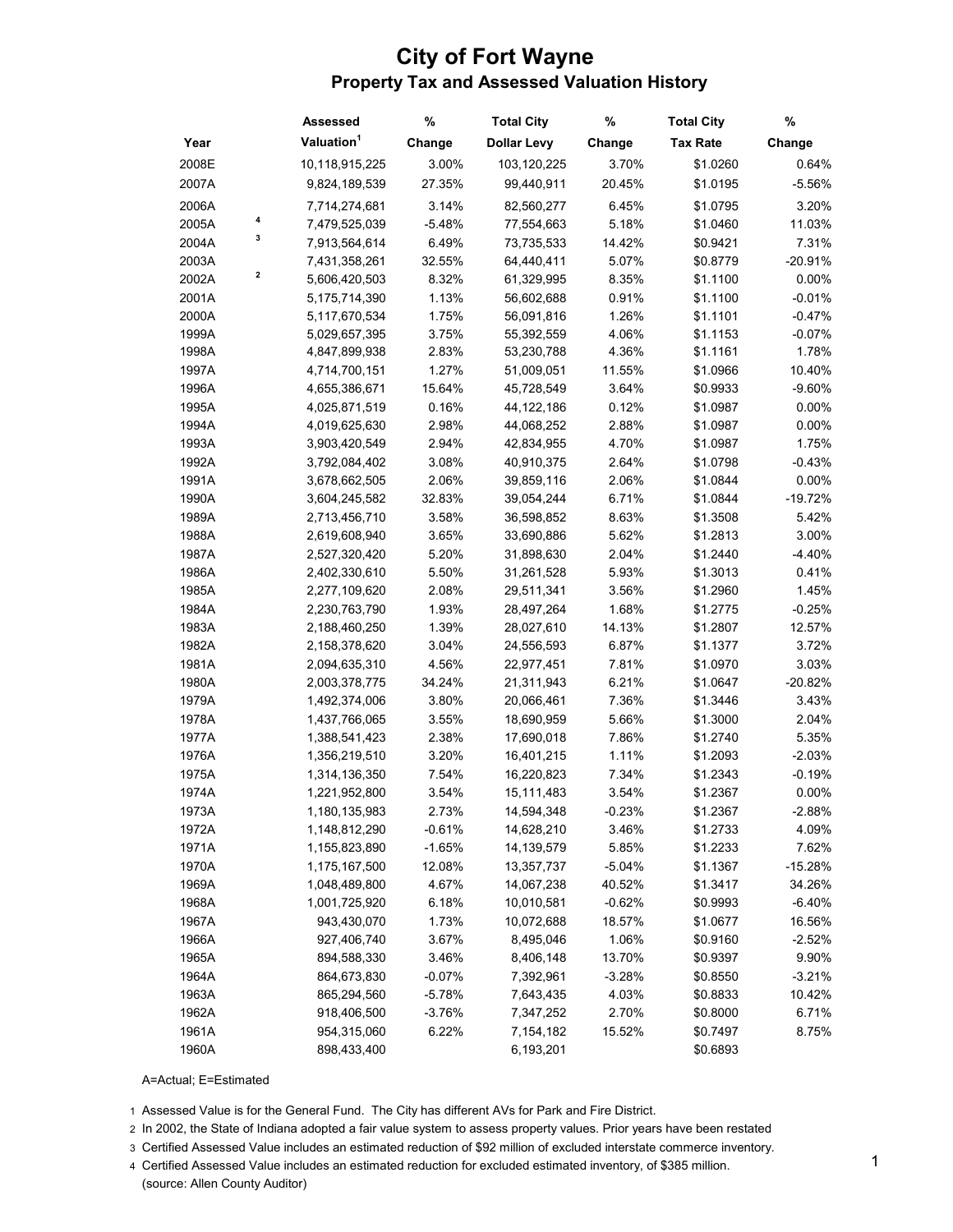## 2008 16 Line Statement-Determination of Tax Rate/Tax Levy<br>Property Tax Supported Funds that are the state of the state of the state of the state of the Pay 07 AV w/3% growth

|                                                               |                            |                           |                          |                     | <b>FIRE</b>              | <b>POLICE</b>            | <b>SANITARY</b>       | <b>DOMESTIC</b>        | <b>TOTAL</b><br><b>PROPERTY TAX</b> |
|---------------------------------------------------------------|----------------------------|---------------------------|--------------------------|---------------------|--------------------------|--------------------------|-----------------------|------------------------|-------------------------------------|
| <b>Fund Account Number</b>                                    | <b>GENERAL</b><br>010      | <b>FIRE</b><br>011        | <b>PARK</b><br>121       | <b>REDEV</b><br>123 | <b>PENSION</b><br>140    | <b>PENSION</b><br>141    | <b>PENSION</b><br>142 | <b>VIOLENCE</b><br>429 | <b>SUPPORTED</b><br><b>FUNDS</b>    |
|                                                               |                            |                           |                          |                     |                          |                          |                       |                        |                                     |
| Budget Estimate(2008)                                         | 84.745.469                 | 35.164.486                | 12,538,355               | 558,470             | 7,903,616                | 8,374,043                | 553,530               | 7,300                  | 149,845,269                         |
| 2 Expenditures July-Dec(2007)                                 | 43,283,911                 | 17,094,579                | 6,599,137                | 263,465             | 4,046,402                | 4,876,689                | 307,606               | 1,084                  | 76,472,873                          |
| 3 Add Appropriations July - Dec(2007)                         | 125,708                    |                           |                          |                     |                          |                          |                       |                        | 125,708                             |
| 4A Temporary Loans                                            |                            |                           |                          |                     |                          |                          |                       |                        |                                     |
| 5 TOTAL ESTIMATED EXPENSES                                    | 128,155,088                | 52,259,065                | 19,137,492               | 821,935             | 11,950,018               | 13,250,732               | 861,136               | 8,384                  | 226,443,850                         |
|                                                               |                            |                           |                          |                     |                          |                          |                       |                        |                                     |
| 6 Cash Balance June 30, 2007<br>7 Dec Property Tax Collection | (13,505,878)<br>47,715,594 | (9,968,476)<br>27,942,118 | (2,034,797)<br>8,303,796 | 120,791<br>505,501  | (2,349,902)<br>4,057,000 | (1,593,168)<br>4,007,019 | 76,711<br>376,636     | 1,560                  | (29, 253, 159)<br>92,907,664        |
| 8A Misc Rev July - Dec (2007)                                 | 17,021,234                 | 1,309,846                 | 1,375,311                | 28,393              | 4,367,138                | 4,718,371                | 17,651                |                        | 28,837,944                          |
| 8B Misc Rev 2008                                              | 31,007,682                 | 2,595,630                 | 3,148,367                | 56,784              | 4,802,495                | 5,161,504                | 35,301                | 800                    | 46,808,563                          |
|                                                               |                            |                           |                          |                     |                          |                          |                       |                        |                                     |
| 9 TOTAL ESTIMATED REVENUES                                    | 82,238,632                 | 21,879,118                | 10,792,677               | 711,469             | 10,876,731               | 12,293,726               | 506,299               | 2,360                  | 139,301,012                         |
| 10 NET AMOUNT REQUIRED                                        | 45,916,456                 | 30,379,947                | 8,344,815                | 110,466             | 1,073,287                | 957.006                  | 354,837               | 6.024                  | 87,142,838                          |
|                                                               |                            |                           |                          |                     |                          |                          |                       |                        |                                     |
| 11 Operating Balance                                          | 11,475,936                 | 897.651                   | 900,000                  | 250,000             | 1,200,000                | 1,200,000                | 50,000                | 3,800                  | 15,977,387                          |
| 12 Total                                                      | 57,392,392                 | 31,277,598                | 9,244,815                | 360,466             | 2,273,287                | 2,157,006                | 404,837               | 9,824                  | 103,120,225                         |
|                                                               |                            |                           |                          |                     |                          |                          |                       |                        |                                     |
| 13 PTRC                                                       |                            |                           |                          |                     |                          |                          |                       |                        |                                     |
| 14 Net Amount to be Raised                                    | 57,392,392                 | 31,277,598                | 9,244,815                | 360,466             | 2,273,287                | 2,157,006                | 404,837               | 9,824                  | 103,120,225                         |
|                                                               |                            |                           |                          |                     |                          |                          |                       |                        |                                     |
| 15 Levy Excess                                                |                            |                           |                          |                     |                          |                          |                       |                        |                                     |
| 16 TAX LEVY                                                   | 57,392,392                 | 31,277,598                | 9,244,815                | 360,466             | 2,273,287                | 2,157,006                | 404.837               | 9.824                  | 103,120,225                         |
|                                                               |                            |                           |                          |                     |                          |                          |                       |                        |                                     |
| <b>TAX RATE with Annexation</b>                               | 0.5672                     | 0.3145                    | 0.0925                   | 0.0036              | 0.0229                   | 0.0213                   | 0.0040                | 0.000097               | 1.0260                              |